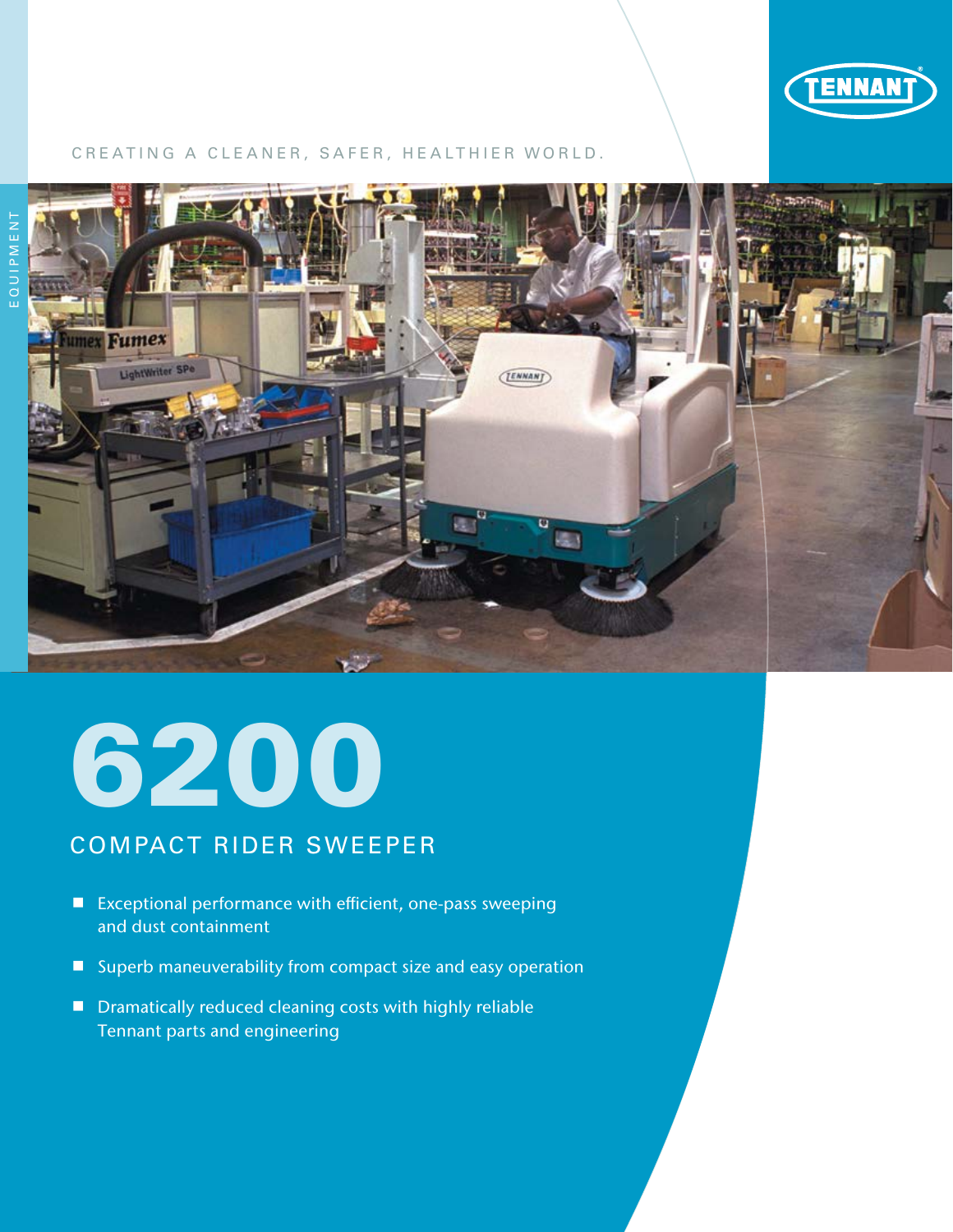## EXPERTLY-DESIGNED 6200 SWEEPER OFFERS EFFORTLESS OPERATION AND INCREASED PRODUCTIVITY



Engineered and built with Tennant's high quality parts, the 6200 delivers virtually continuous operation. Increase productivity with efficient one-pass cleaning, and multi-level dump hopper.

#### EXCELLENT SWEEPING AND DUST CONTROL

AutoAdjust™ design matches brush height to brush wear for sweeping of light dust and debris in one pass. The 6200's 2-stage dust control helps remove air-borne dust.

#### WORRY-FREE DURABILITY

Solid steel frame, hydraulic oil system and no-tool brush changes keep the reliable 6200 up and running.

#### EASY OPERATION FOR INCREASED PRODUCTIVITY

Excellent sightlines, easy-to-use controls, and the multi-level dump hopper makes for easy operation. The hopper can be emptied directly into containers up to 4.5 ft / 1.37 m.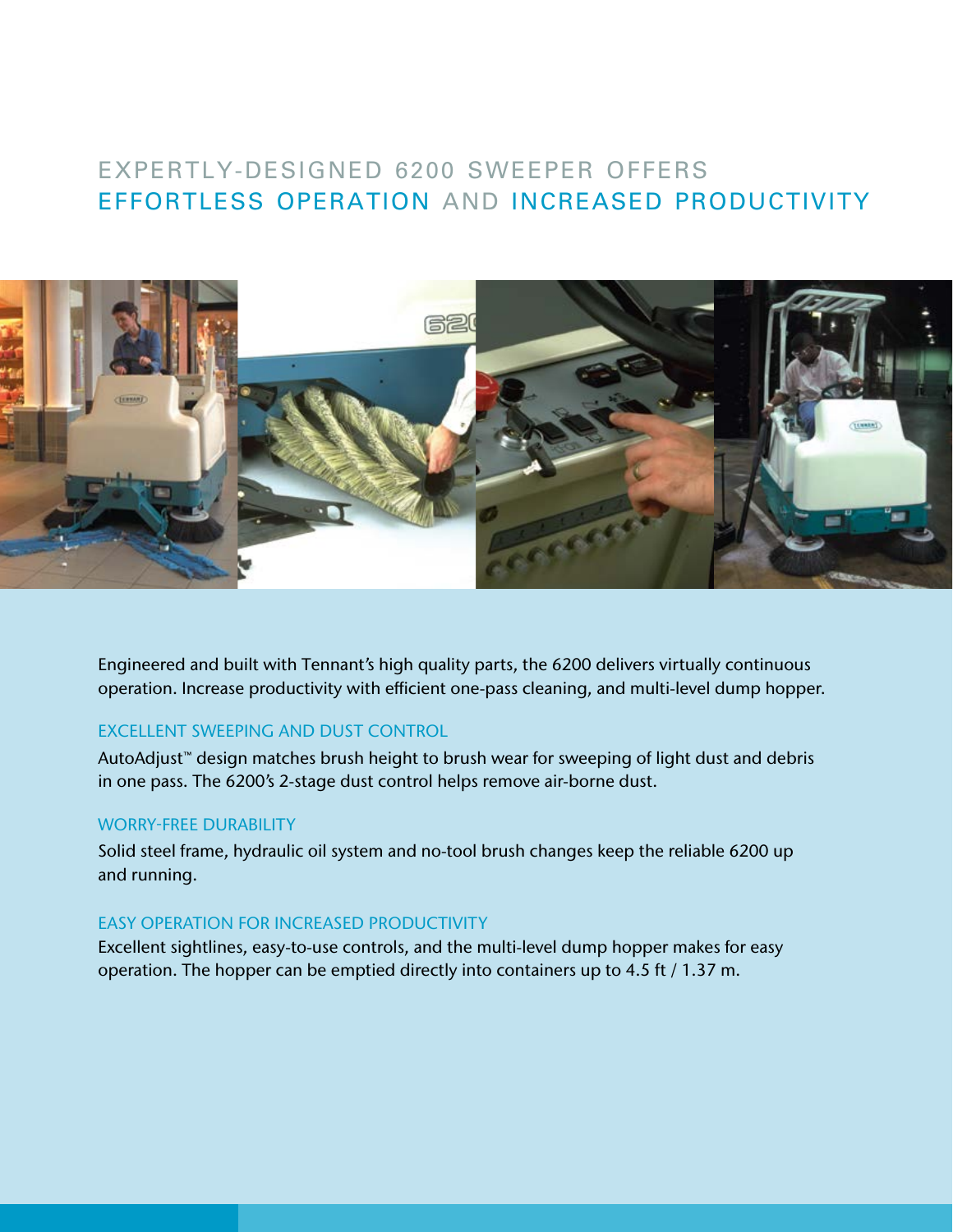# INSIDE THE 6200



**A** Protect fixtures and equipment, as well as the sweeper, with the rear bumper and corner rollers.

- Maintain maximum cleaning power<br>
with the patented AutoAdjust™ brush cavity that automatically adjusts as bristles shorten.
- C Thermo-Sentry™ monitors the hopper temperature and, in dangerously high temperatures, initiates vacuum shut-down.

**D** Effectively load different types of debris with adjustable four-sided, front-loading hopper and a sweeping system that can adjust to the type of debris.

**E** Conveniently empty hopper directly<br>into containers up to 4.5 ft / 1.37 m.

**F** VCS<sup>®</sup> filter-shaking system effectivel<br>contains dust and keeps filter pleats VCS<sup>®</sup> filter-shaking system effectively free of clogs.



#### HIGH DUMP HOPPER FOR EASE OF USE AND OPERATOR SAFETY

The standard multi-level high dump hopper eliminates manual lifting, helping keep operator safe.

The large capacity hopper means more sweeping between dumpings.

#### MUST-HAVE OPTIONS

Extend cleaning reach Access hard-to-reach areas with the optional instantly activated vacuum wand.

#### Enhance capability

QuickMop® effectively dry mops smooth concrete or finished surfaces with the mop's wide, 5.5 ft / 1.67 m, path.

Increase productivity

Dual side brushes expand the machine's sweeping reach to clean more floor space in less time.